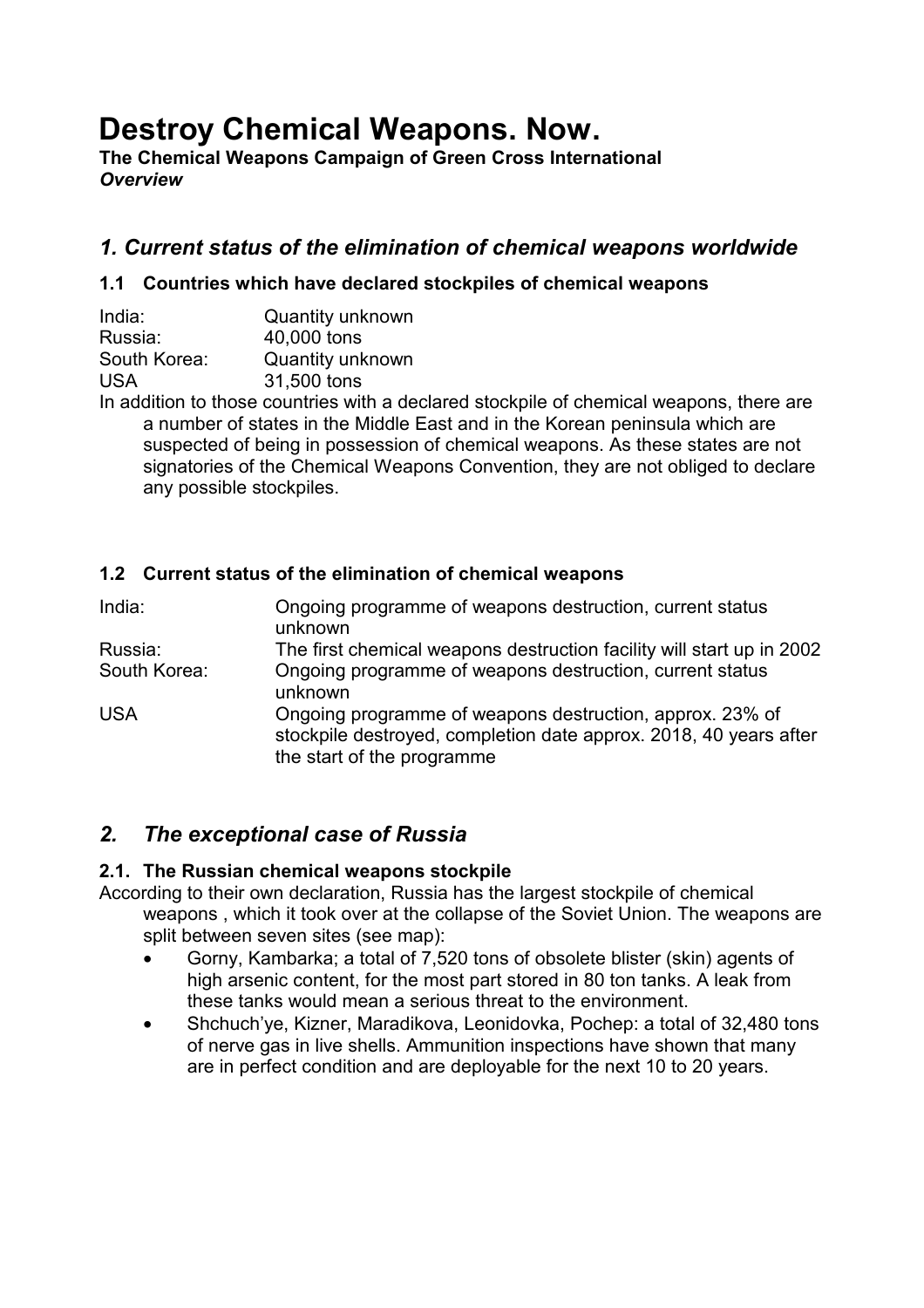In order to get a sense of the size of the stockpiles, here is the inventory from the Shchuch'ye site

- Over 1,970,000 live shells, many with highly-developed weapons technology
- 718 warheads for FROG and SCUD missiles, both missile systems found worldwide
- 42 bomblets for SS-21 missiles. This represents the most modern chemical weapons deployment system in the world. The number of victims after an attack would be similar to those of a small nuclear weapon.

# **2.2 Current status of the Russian chemical weapons destruction programme**

The Russian chemical weapons destruction (CWD) programme was approved by the Russian government on 21<sup>st</sup> March 1996 and at that time, costs were estimated at CHF 9.5 billion (cf USA; CHF 35 billion). The Russian parliament ratified the signing of the Chemical Weapons Convention on 4<sup>th</sup> November 1997, which places the destruction of chemical weapons under international control, after the international community had indicated their willingness to support the Russian CWD programme financially by paying for half of the costs incurred. However, as this support did not materialise quickly and due to the currency crisis of August 1998, the programme ran into serious difficulties.

In August 2000 the reponsibility for the carrying out of the Russian CWD programme was handed over to the newly-established Russian Munitions Agency (RMA). The hand-over resulted in the following developments:

- The funding for the Russian CWD programme was increased from US\$ 25 million p.a. to US\$122 million from 2001
- The RMA announced it could not finance the CWD programme developed by the Military and that they were drafting a new weapons destruction concept based on the construction of 3 destruction plants with greater capacity, as opposed to 7, as originally proposed. The goal is to reduce the costs of the destruction programme by a factor of 1.5 to 2, i.e. from the present estimate of CHF9.5 billion to approx. CHF5 billion. Russia would then be able and is willing to pay 50% of these costs. Furthermore, the new concept foresees the limiting of the number of plants to three and for the centralised plant for the destruction of nerve gas to be situated at Shchuch'ye.
- President Putin appointed a governmental commission for chemical weapons on  $4<sup>th</sup>$  May 2001. The president of this commission is the former democratic Prime Minister, Sergey Kirienko. The commission lays down the strategic guidelines for the CWD programme, controls the correct use of both state and international funds and is responsible for providing the population with timely and appropriate information. The members of the commission are representatives of local and national government, the military, the Academy of Science and as the sole member of a non-governmental organisation (NGO), the Green Cross Russia (represented by their President, the academic Sergey Baranovsky).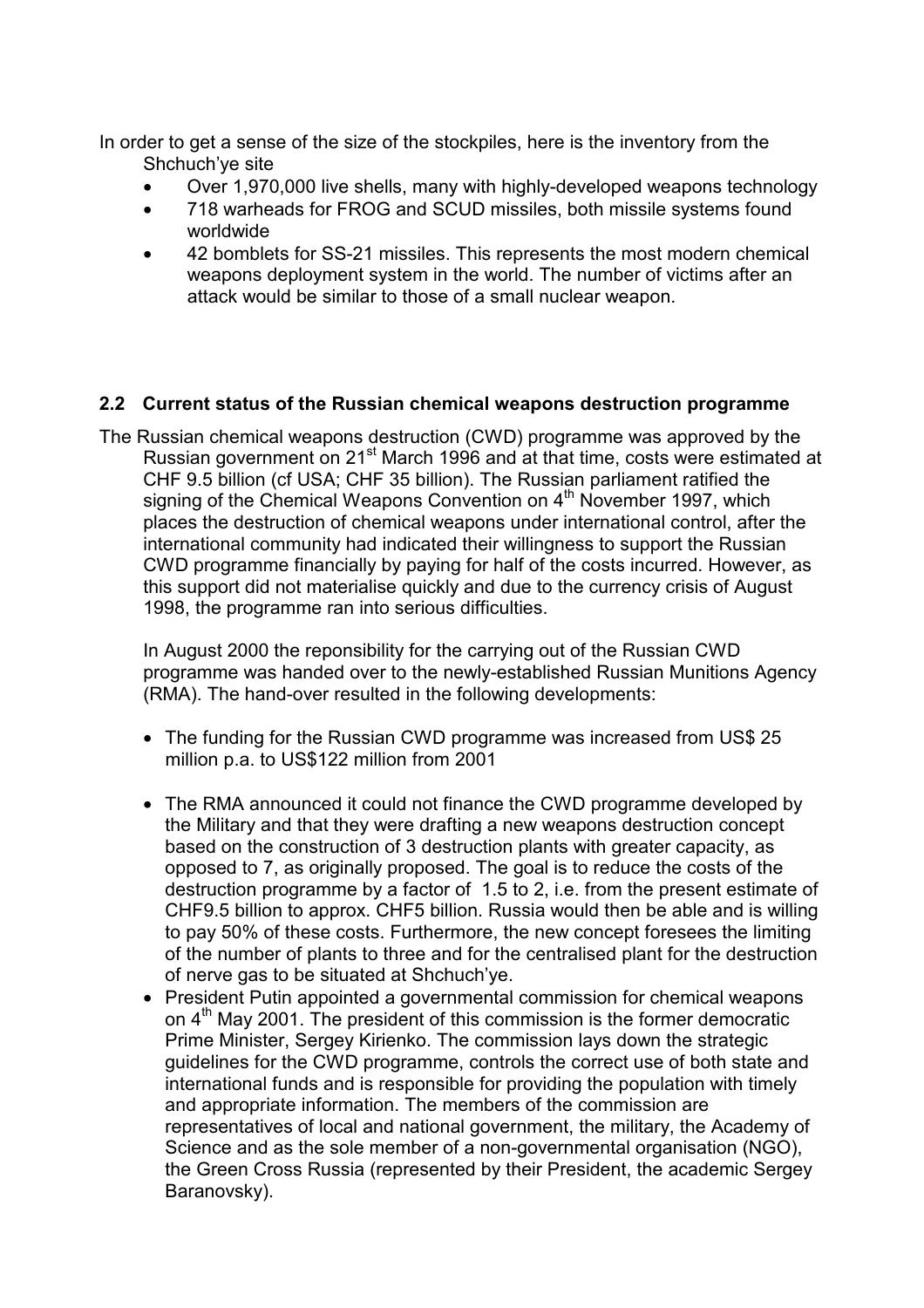#### **2.3 Current status of international aid**

International aid is concentrated on Gorny and Shchuch'ye.

- The USA has promised to provide Russia with CHF1.5 billion in financial aid for the construction of the plant at Shchuch'ye, of which a total of CHF 450 million has already been paid out. However, the USA have made any further payments subject to an increased European contribution.
- The European contribution to date stands at CHF 120 million with a further 30 million currently under discussion in various European countries. The countries participating are: Germany, the EU, Finland, Great Britain, the Netherlands, Italy, Canada, Norway, Sweden and (until now in a minor capacity) Switzerland.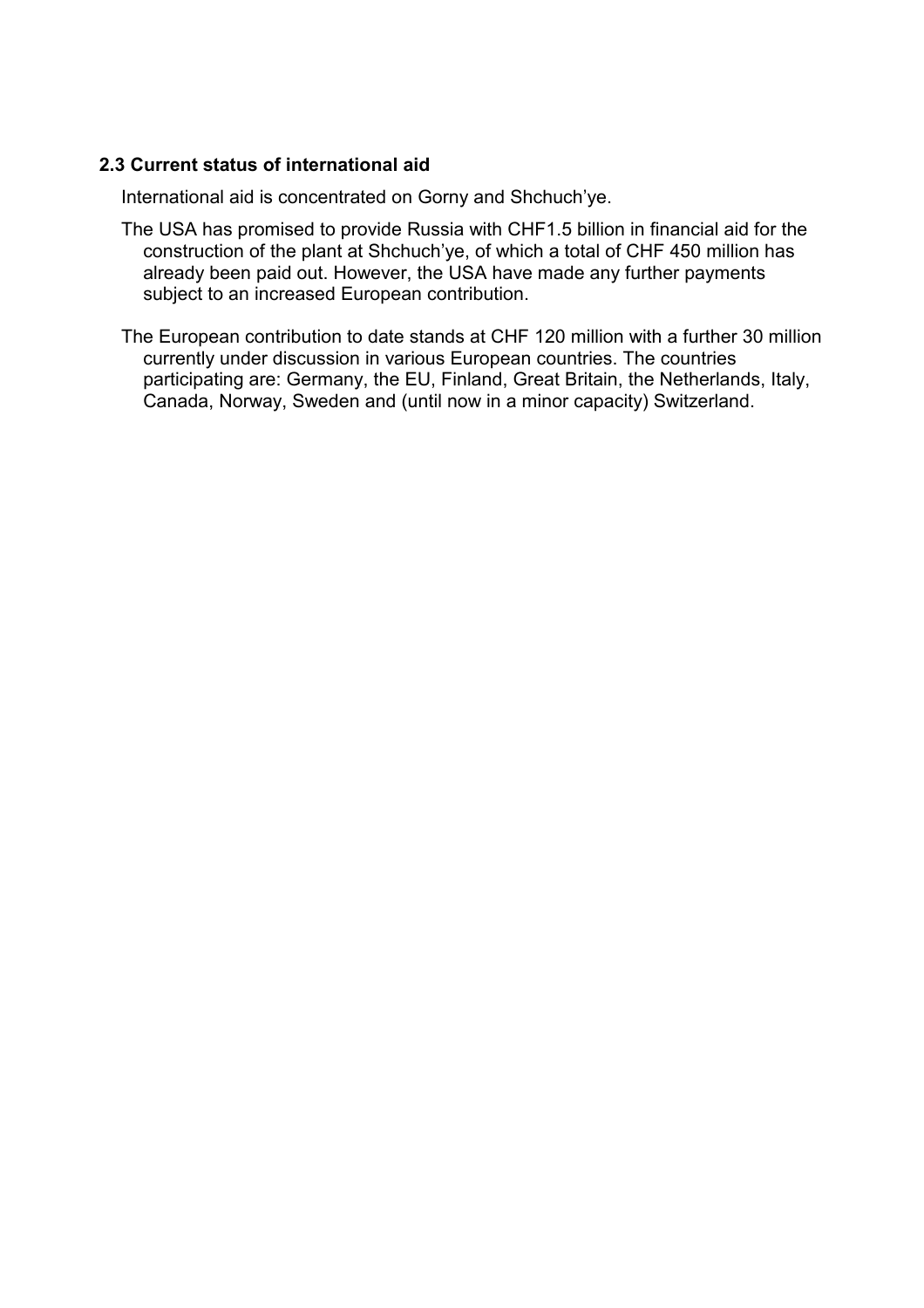#### **3. Options for contribution by Switzerland to the aid programme**

#### **3.1 Resolution in the Parliament, accepted by the two chambers: it's objectives**

In collaboration with the chemical industry, Switzerland has trained over the half the inspectors for the OPCW (Organisation for the Prohibition of Chemical Weapons based in the Hague) at its ABC centre in Spiez. Switzerland also carries out international inspections at chemical plants to prevent the production of new chemical weapons. Switzerland's know-how in the destruction of chemical weapons is known worldwide, Switzerland can play an important role as well in enforcing the Chemical Weapons Convention.

To identical motions have been accepted by the two chambers of Swiss parliament. They propose that an overview with a list of options and the relevant financial framework be presented to the Federal Parliament as a paper for discussion. This overview should include the participation of both industry and other civil institutions as these often act more efficiently and economically in questions of mediation and concrete measures on site than government agencies.

#### **3.2 Costs of a contribution by Switzerland to the aid programme**

- The motion drawn up by Imhof/Paupe proposes that a contribution by Switzerland to the Russian weapon destruction programme ' should be fixed in accordance with the level of aid given by all participating nations, at 2% of the total contributions' (= 2% of the international share).
- New plans are in the process of being drafted which foresee a total cost of approx. CHF 5 billion, of which the international community would provide half i.e. CHF 2.5 billion.
- 2% of this figure would therefore be CHF 50 million, which Switzerland would have to find and which would be spread over a period of at least 10 years.

# **3.3 Weapons destruction as a political priority**

The motion states that Switzerland should encourage confidence-building measures and support initiatives which strengthen the engagement by the international community. This includes for example the organisation of a forum of like-minded countries (European states as well as Canada), which could formulate a coordinated strategy to ensure compliance with the Chemical Weapons Convention by the actual destruction of chemical weapons - similar to the way in which Canada and Norway took the lead in the question of condemning the use of landmines while at the same time maintaining a particularly successful relationship with private institutions. The motion takes such initiatives into consideration: ''Industry, NGOs and specialists from both the Federal Government and Administration can contribute each in their own way, with bilateral agreements, by participating in multilateral coordinated programmes, with projects for the prevention of disasters and through intensified technical co-operation in areas where chemical weapons are stockpiled. In addition, an independent body should supervise these measures.''

Possible initiatives are listed below: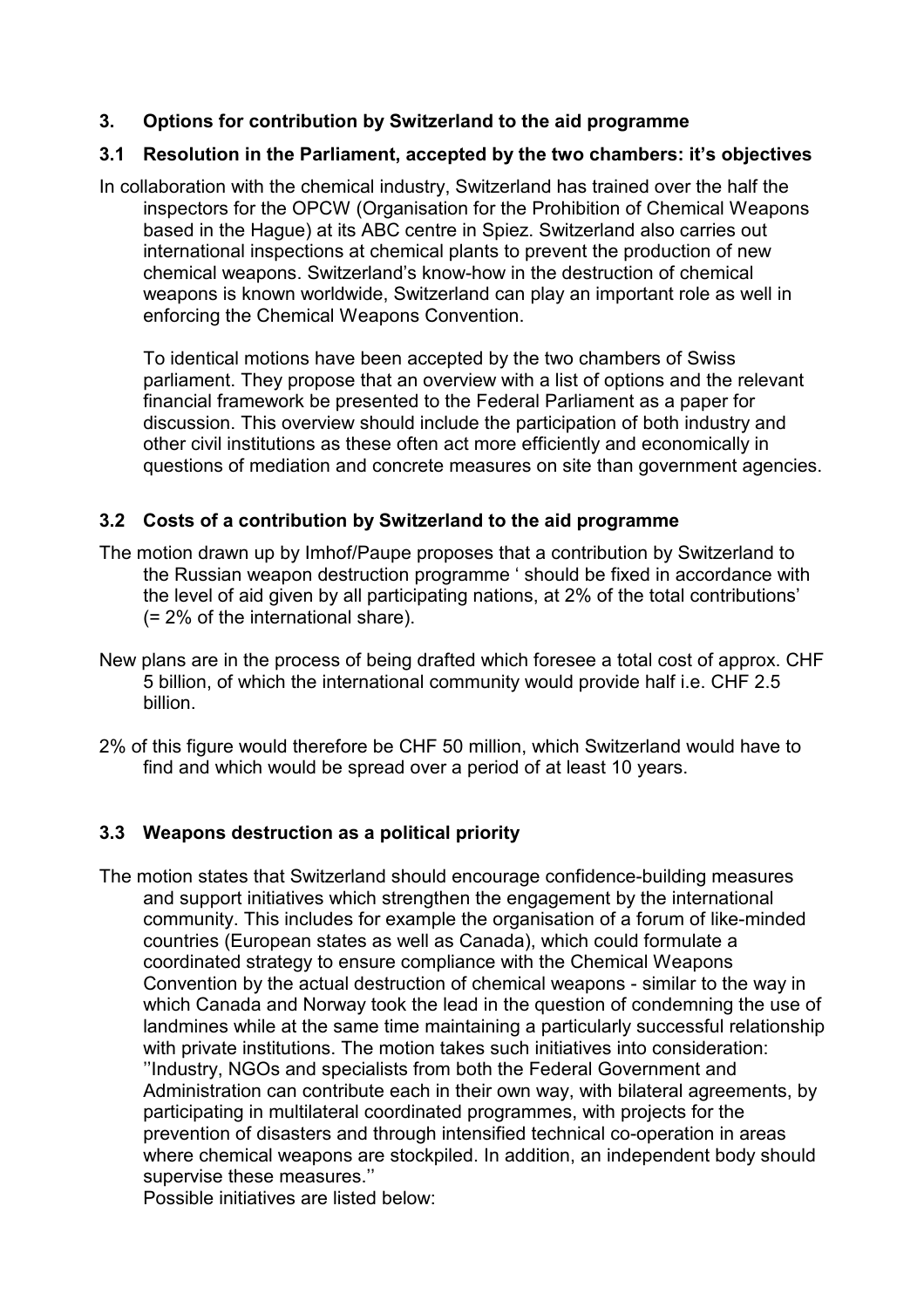#### **3.4 Options for active support in the destruction of chemical weapons**

It is highly probable that nerve gas will not be destroyed at the present sites as originally planned but centrally in Shchuch'ye. This necessitates the increase in storage capacity in Shchuch'ye, improvements to the rail transport infrastructure and an action plan for the prevention of potential disasters during transport.

#### **Possible forms of support**

- 1. **Increasing the capacity for weapons destruction**: Chemical weapons are first dismantled in so-called 'disassembly lines' and the toxic agent destroyed. The Shchuch'ye weapons destruction plant foresees two such disassembly lines. Should toxic agents from other stockpiles be brought to Shchuch'ye to be destroyed, then the number of disassembly lines must be increased from two to five so that the programme can be completed within an acceptable time frame.
- Proposal: The initiation and co-funding, together with other countries, of an additional disassembly line. Cost: approx. CHF 130 million per disassembly line (of which Switzerland would contribute 2% or CHF 2.6 million).
- 2. **Preparation of the weapons for destruction**: Before transportation to the destruction plant, the weapons must be crated and loaded onto freight trains.

Proposal: Funding of the loading bays and equipment. Cost: not yet determined.

- 3. **Provision of transport capacity, ensuring transport safety**: Should it be decided to transport the weapons, between 12,000 and 27,000 tons of nerve gas would be transported by rail.
- Proposal: Three measures need to be put in hand: the drawing up of a risk analysis for the transportation routes. As a result of this analysis, a possible upgrading of certain stretches of rail track. The funding of a high security carrier (similar to 'Castor'). Cost: not as yet determined.

Confidence-building measures with regard to the transportation (see No. 10)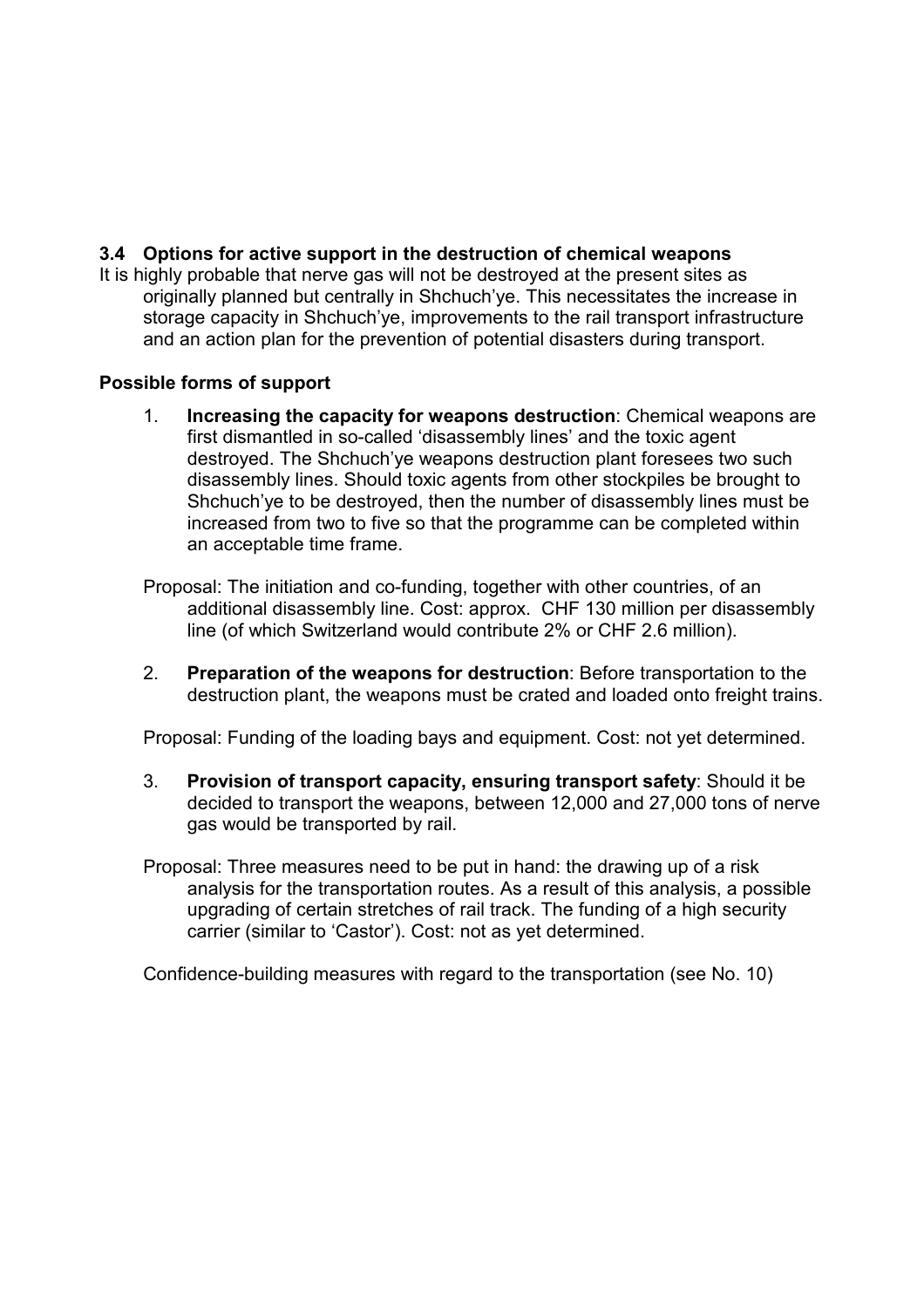# **3.5 Options for improving the operational infrastructure**

Shchuch'ye is a poor, rural region. The infrastructure for operating the weapons destruction plant is non-existant. In order for the plant to operate, signficant investment is needed in energy and water supply as well as in waste water and communications systems

#### **Possible forms of support**

- 4. **Investment in operational infrastructure**: A list of high-priority investment projects for a gas supply system, water and waste water systems, access roads and rail tracks, electricity supply and communications has been drawn up. The costs for the nine different projects are in the region of between CHF 7 and 70 million.
- Several European countries are currently discussing collaboration in order to coordinate the financing of projects. For example, Italy and Sweden propose to share the financing of a new gas supply.

# **3.6 Options for the benefit of the surrounding population**

The local population has three fundamental concerns: Health and Safety, Protection of the Environment and well-organised emergency services should there be an accident at either the plant or weapons depot. Furthermore, accommodation must be provided for the hundreds of Russian specialists working at the plant and their families.

#### **Possible forms of support**

- 5. **The setting up of local emergency and civil defence services**: Although a emergency response system is being set up in Shchuch'ye this year, many vital elements are non-existent.
- Proposal: The local civil defence could be supported by providing expertise and materials for the setting up of emergency services. Cost: not yet determined.
- 6. **Improvement in the provision of medical care**: The local population want to be sure that neither the storage nor the destruction of chemical weapons will affect their health. However, the local medical infrastructure is inadequate and cannot guarantee the reliable monitoring of public health.
- Proposal: The setting up of a public health organisation to monitor the health of the population in the Shchuch'ye region. Funding of the running costs for example over a period of 10 years. Cost: not yet determined.
- 7. **Investment in the community infrastructure**: Due to the relocation of hundreds of specialists and their families to Shchuch'ye, the community infrastructure must be extended.